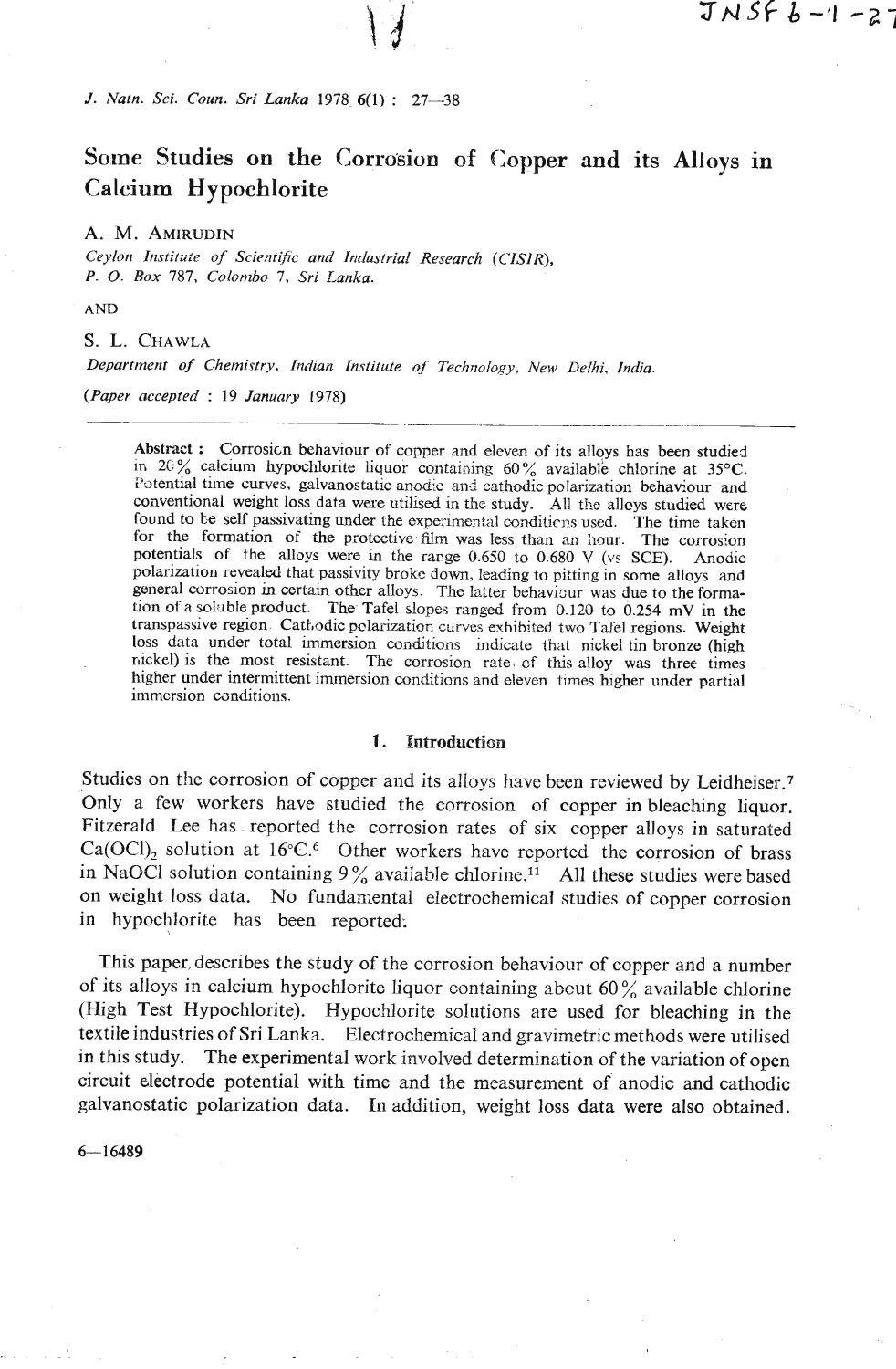#### 2. Experimental

Only a brief outline of the experimental procedure is given below as full details have been given elsewhere.'

#### **2.1** Materials and specimen preparation

The alloys were cast and analysed quantitatively by standard methods. The percentage composition of the alloys are reported in column 1 of Table 1. The surface was prepared by hand abrading with emery paper of successively finer grades from 120 to 500, then washing thoroughly with distilled water and finally by degreasing with acetone.

A concentrated solution  $(20\%)$  of High Test Hypochlorite (DCM Chemicals New Delhi) in distilled water was used in all studies. This solution had a pH of 11.5 and an available chlorine content of 60.3%. All experiments were conducted at  $35 \pm 0.2$  °C.

# 2.2. Electrochemical studies

The polarization cell had two compartments separated by a sintered disc. The cell had a capacity of 100 ml. One compartment contained a cylindrical platinum counter electrode and the other contained the working electrode. The reference electrode (saturated caloinel electrode) was kept in a cell of saturated **KC1** solution and connected to the working electrode compartment by a Luggin bridge-designed after Greene.<sup>4</sup>

The working electrodes were cut from 0.86 cm diameter rods to 5 cm length. The working electrodes were mounted on a Teflon electrode holder so that only the polished surface (of area 0.586 **an2)** was exposed to the solution. The distance between the exposed electrode surface and the Luggin capillary tip was about **2** mm.

The variation of open circuit electrode potential with time was recorded, for about . an hour after immersion, on a potentiometric recorder. The counter electrode was disconnected from the circuit during these measurements.

Galvanostatic polarization experiments were started after the electrode potentiai reached the steady state corrosion potential. Anodic polarization was first performed followed by cathodic polarization. Current densities ranging from 0.0025 to 15.5  *were applied. Potentials were measured five minutes after applying* current.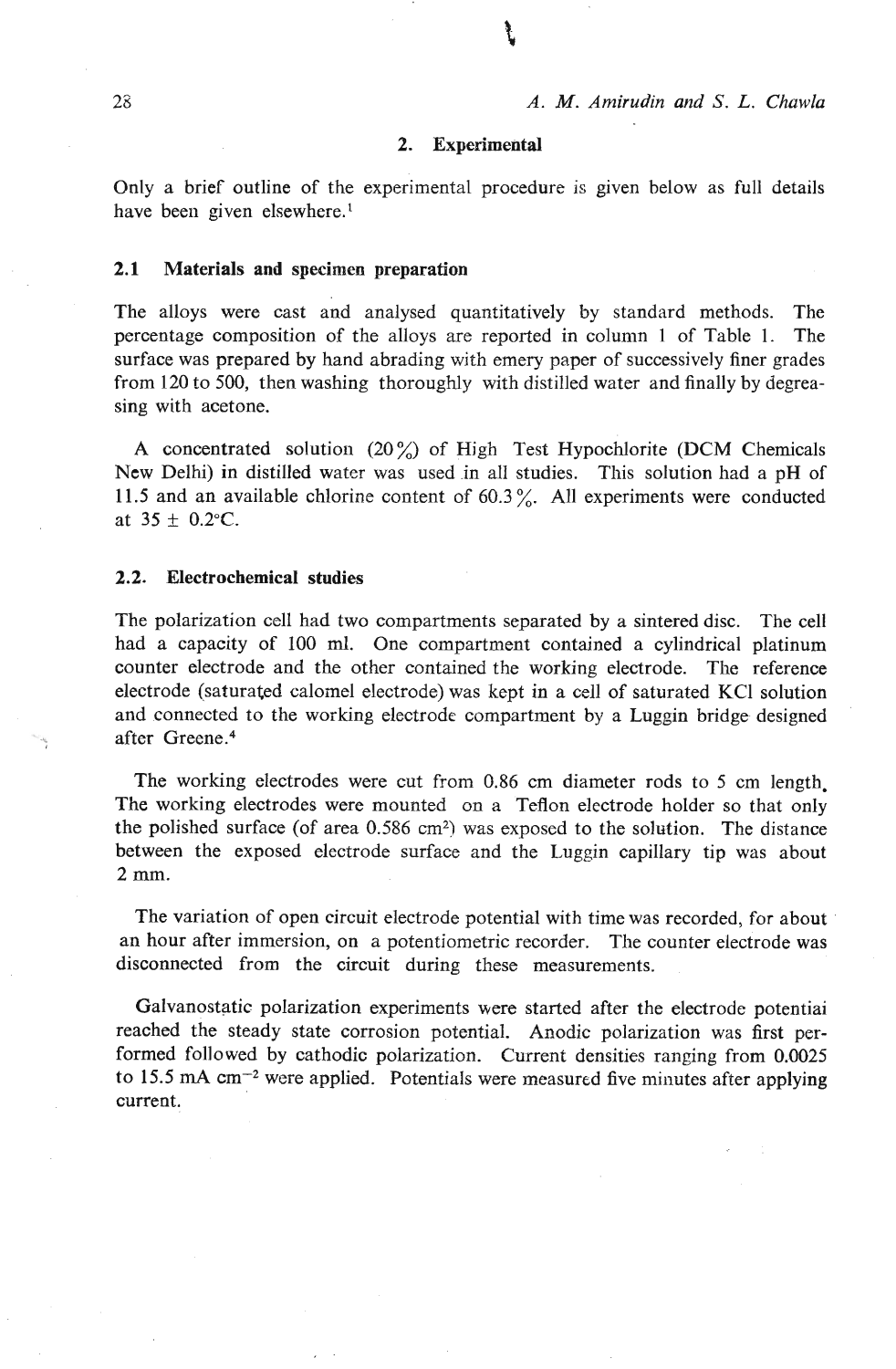**TABI** E 1. Corrosion Characteristics **af** Copper Base Alloys in Calcium Hypochiorit: **Y 2**  TABLE 1. Corrosion Characteristics of Copper Base Alloys in Calcium Hypochlorite

|                | Alloy                                            | (volts vs. SCE)<br>Corros Pot. | (volts per decade)<br>Tafel slope, b | corros. current<br>(mA per cm <sup>2</sup> ) | (mm per year)<br>corros. rate |
|----------------|--------------------------------------------------|--------------------------------|--------------------------------------|----------------------------------------------|-------------------------------|
|                | 1. Copper                                        | 0.686                          | 0.196                                | 0.055                                        | 0.058                         |
| $\overline{a}$ | Silicon bronze (Si 1.5)                          | 0.683                          | 0.191                                | 0.063                                        | 0.102                         |
| 3.             | Silicon brenze (Si 3.0)                          | 0.665                          | 0,222                                | 0.115                                        | 0.102                         |
| $\ddot{ }$     | Brass (Zn 9.7)                                   | 0.688                          | 0.251                                | 0.123                                        | 0.284                         |
| s.             | Tin bronze (Sn 9.4)                              | 0.650                          | 0.168                                | 0.148                                        | 0.130                         |
|                | 6. Nickel tin bronze (Sn 5.8, Ni 2.1)            | 0.692                          | 0.165                                | 0.046                                        | 0.063                         |
|                | 7. Nickel tin bronze (Sn 1.2 Ni 5.0)             | 0.648                          | 0.161                                | 0.239                                        | 0.038                         |
| တဲ             | Cupronickel (Ni 5.0, Fe 5.5)                     | 0.655                          | 0.195                                | 0.380                                        | 0.185                         |
| o.             | Aluminium brass (Zn 17.7, Al 2.0)                | 0.650                          | 0.254                                | 0.234                                        | 0.358                         |
| <u>ୁ</u>       | High leaded tin bronze (Pb 14.8, Sn 5.9)         | 0.670                          | 0.167                                | 0.048                                        | 0.112                         |
|                | 11. Gunmetal (Sn 8.4, Pb 3.8, Zn 3.1)            | 0.680                          | 0.236                                | 0.095                                        | 0.119                         |
|                | 12. Leaded naval brass (Zn 36.7, Pb 2.1, Sn 1.9) | 0.680                          | 0.120                                | 0.151                                        | 0.345                         |
|                |                                                  |                                |                                      |                                              |                               |

-..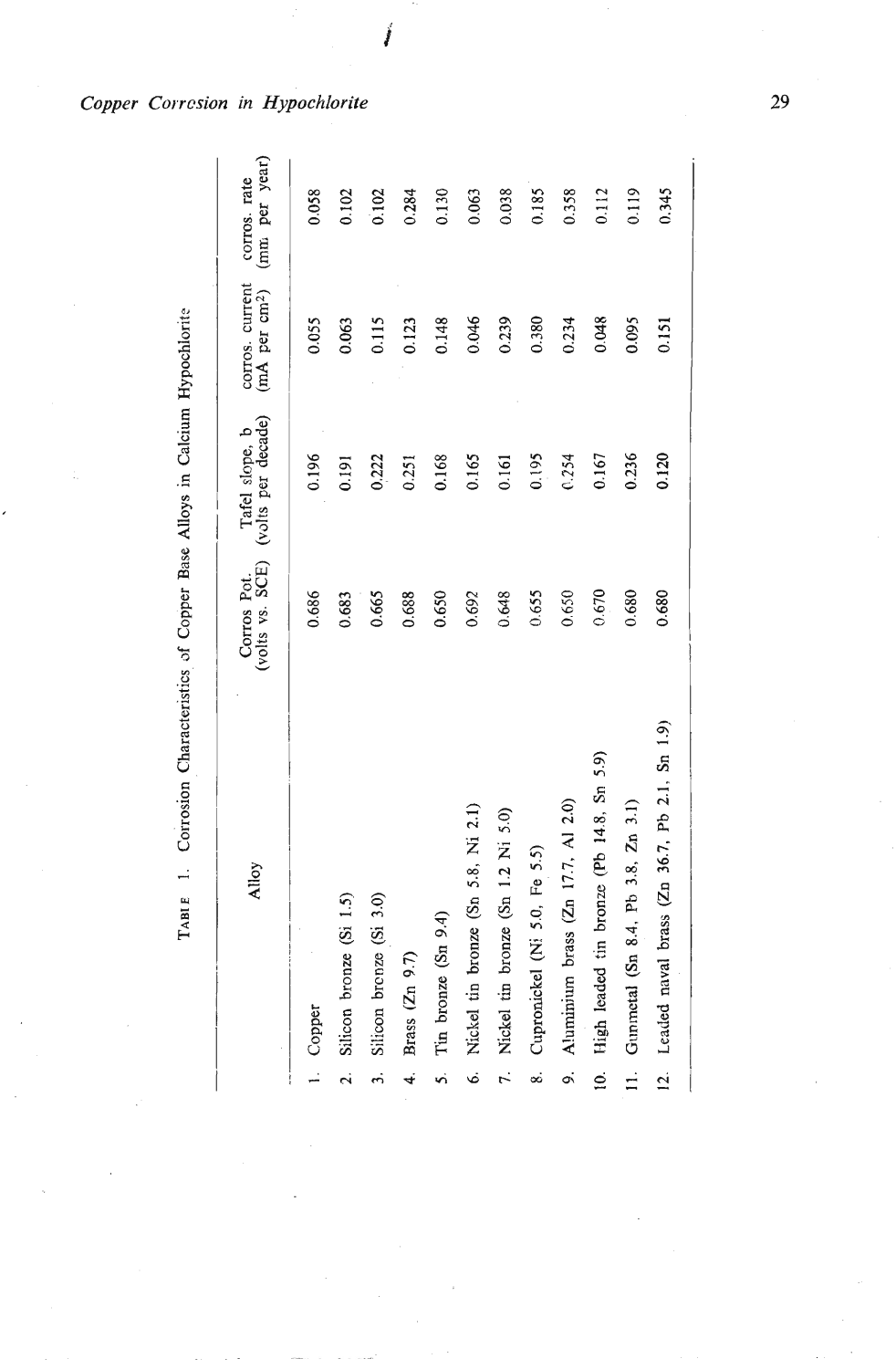# *A. M. Alnirudin and S. L. Chawla*

#### **2.3.** Gravimetric Methods

The cells used were cylindrical glass vessels 80 **mm** high and 40 mm diameter. **A**  glass hook was fixed to the stopper lo support the corrosion coupon. The spherical coupons had a diameter 12.5 mm and thickness **3** mm. **A** hole, **3** mm diameter, was drilled near the edge to support the specimen. The solutions were neither agitated nor aerated.

뢒.

The corroded coupons were treated with  $10\%$  sulphuric acid to remove the corrosion products, then washed thoroughly with distilled water and finally rinsed with acetone. The coupons were then dried and weighed. An uncorroded specimen lost less than 0.0001 g during the above treatment.

All the twelve copper alloys studied were subjected to total immersion tests of 24 hour duration. On the basis of their corrosion rates the best alloy was selected to undergo the planned interval tests recommended by Wachter and Treseder<sup>12</sup> which provides an excellent procedure for evaluating the effect of time on the corrodibility of the metal and the corrosiveness of the environment. The maximum duration of these tests was 96 hours. The effect of changing the immersion conditions to partial and total immersion was also studied.

### **3.** Results **and** Discussion

#### 3.1. Potential-time curves

Typical potential-time curves are given in Figure 1 and the steady state corrosion potentials are given in column *2* of Table 1. The curves show that the electrode potentials of copper base alloys rise sharply to a noble steady state value of about 0.650 to 0.680 V (vs SCE). Such behaviour indicates the formation of a protective film on the metal surface. Consequently, here is a rare instance of copper exhibiting passivity. This may be due to the high oxidising power of the corrosive. The corrosion potentials recorded for copper in the present work are considerably higher than those reported in literature. The highest corrosion potential of copper,  $0.45 \text{ V}$ (vs SCE), was obtained in 0.05M chromic acid solution.\*

The nature of the protective film formed is not certain. The colour of the film, which was brownish black, indicated that it is probably CuO. Potential-pH diagramslo and the recent work by Faita **et** *al.* who worked with aerated 0.5M NaCl solutions<sup>3</sup> indicate that the protective film is CuO. On the other hand, Hoar *et al.* have indicated that the black film covering brass in chloride solutions is  $Cu<sub>2</sub>O<sup>5</sup>$ . North and Pryor support this view.<sup>9</sup> In the present work, polarization behaviour (see below) indicates the possibility that the film consists mainly of **Cu,O.** .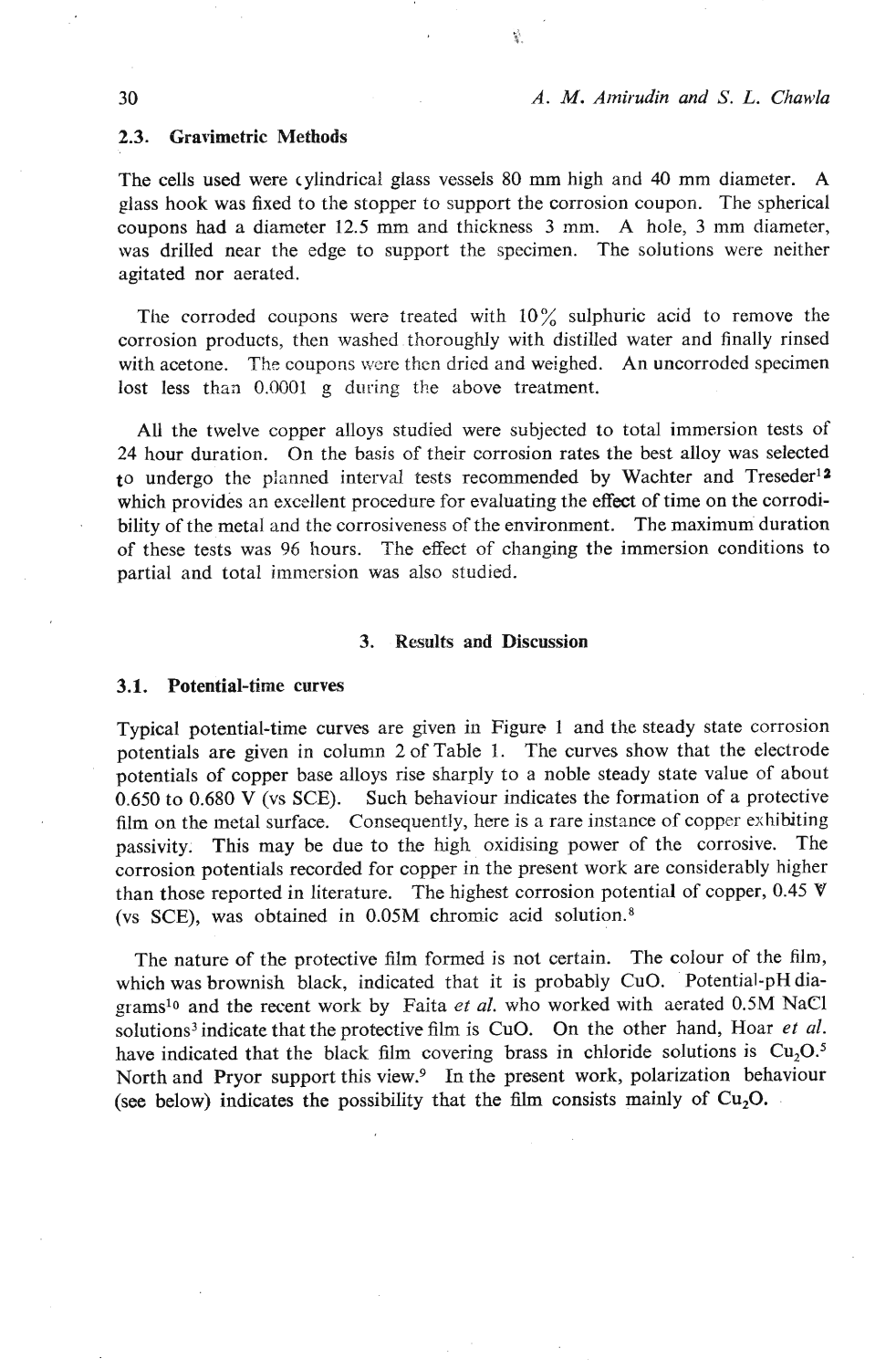



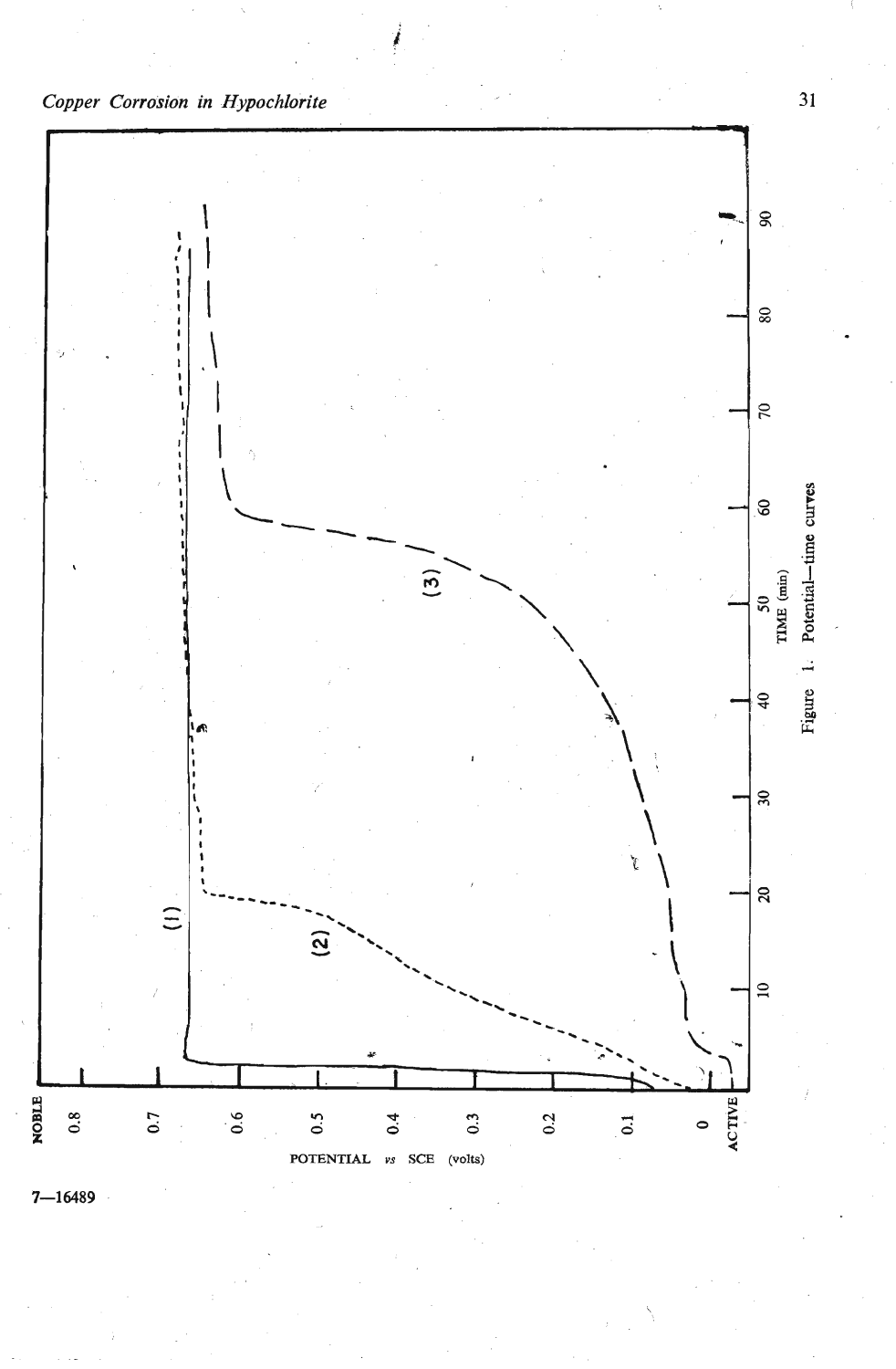# **1.** I 32 *A. M.* **Amirudin and S.** *L. Chawla*

The time taken for the formation of the protective film varies with the alloy studied. Formation of the protective film was very rapid in the case of unalloyed copper, 90 : 10 brass, aluminium brass and the three nickel alloys. This behaviour is exemplified by the potential-time curve of nickel tin bronze-high tin (Curve 1). Film formation was slower with the addition of silicon (Curve **2,** high silicon bronze) to copper and with all the three alloys containing lead. It seems that the addition of silicon and lead delays film formation while zinc, nickel, aluminium and iron have no effect on the rate of film formation. The longest time of one hour was observed with tin bronze (Curve **3).** 

# **3.2. Anodic polarization**

Since copper appears to be self passivating in hypozhlorite liquor, the anodic polarization curve is in the transpassive region. Typical anodic polarization curves are shown in Figures **2** and **3.** The curves are seen to obey the Tafel equation

$$
\eta = \frac{2.303 \text{ RT}}{\alpha \text{ nF}} \log i_{\text{o}} + \frac{2.303 \text{ RT}}{\alpha \text{ nF}} \log i \tag{1}
$$

at overvoltages greater than about 0.050V. In this equation  $\eta$  is the overvoltage, i the current density, i<sub>0</sub> the exchange current density, R the universal gas constant, T the absolute temperature,  $\alpha$  the transfer coefficient, n the number of electrons involved in the process and F the Faraday constant. The Tafel slopes for the transpassive region obtained in the present work range from 0.120 to 0.254 V for the different alloys and are reported in column **3** of Table 1. Figure 2 shows the anodic behaviour of brass and nickel tin bronze (high Ni). The other alloys exhibit an intermediate behaviour with respect to their Tafel slopes.

The anodic curve was extrapolated to the corrosion potential to calculate the corrosion current density. Corrosion current density  $(i_{corr})$  values so calculated are given in column 4 of Table 1. Figure 3 shows two extreme behaviour with respect to i<sub>corr</sub>. The anodic curve of copper  $(i<sub>corr</sub> = 0.055$  mA cm<sup>-2</sup>) and that of Cu.Ni.Fe alloy  $(i_{c_0r_1} = 0.380 \text{ mA cm}^{-2})$  are shown in the figure. The other alloys exhibit an intermediate behaviour.

A few alloys (leaded naval brass, high leaded tin bronze, tin bronze, low silicon bronze and unalloyed copper) exhibit a second Tafel region at higher current densities with slopes ranging from 0.058 to 0.118V (Figure 3). **As** the values of the Tafel slopes in this case is approximately half as that in the early transpassive region, it is probable that the second anodic reaction involves double the number of electrons as that in the first reaction (see Equation 1). Hence it is reasonable to assume that the first reaction involves an one electron transfer and the second reaction, a two electron transfer. Consequently, it follows that the simplest anodic reactions are the formation of cuprous and cupric ions,

| $-$                                  |  |
|--------------------------------------|--|
| $Cu \longrightarrow Cu^{+} + e^{-}$  |  |
| $Cu \longrightarrow Cu^{2+} + 2 e^-$ |  |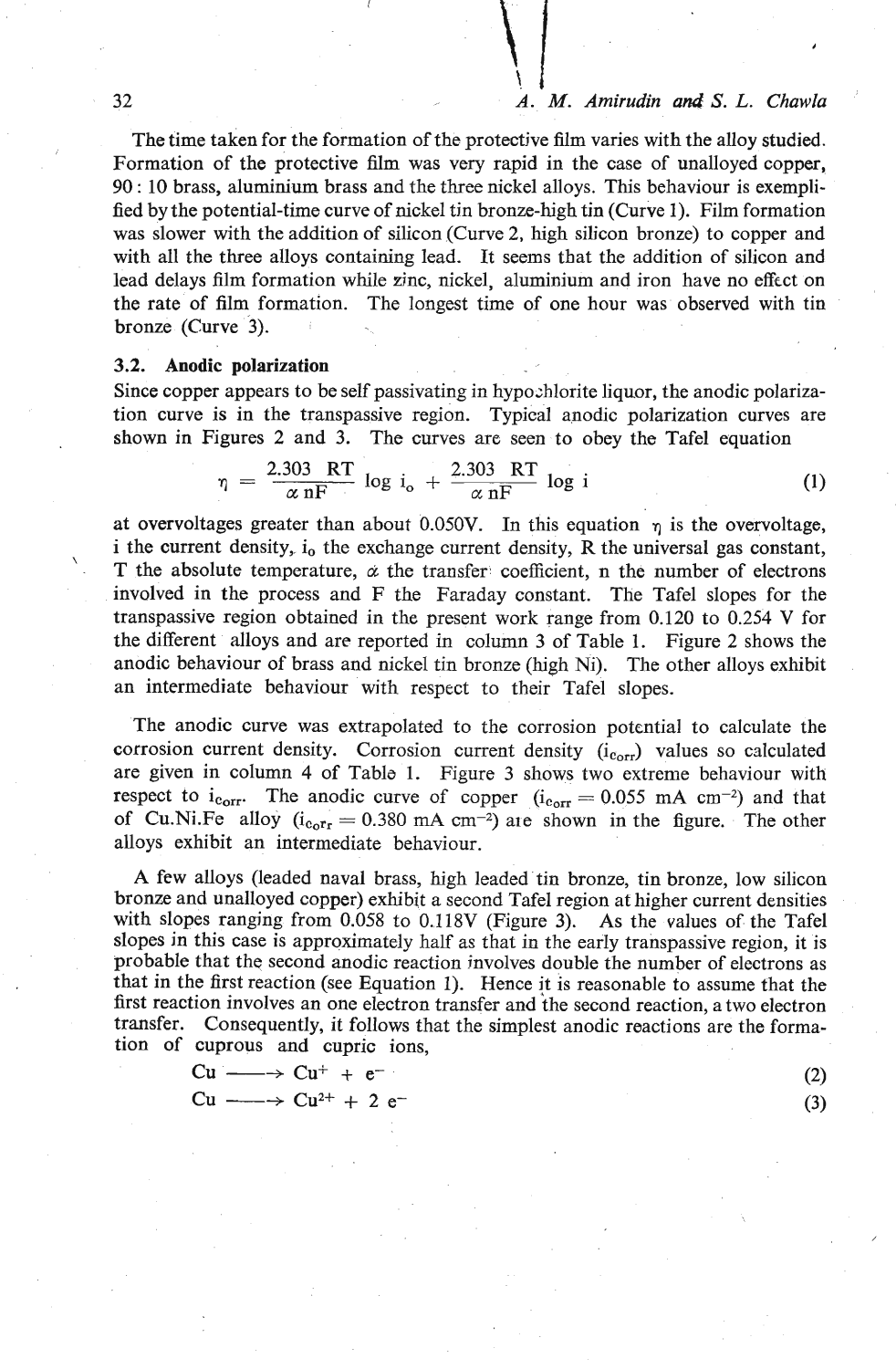

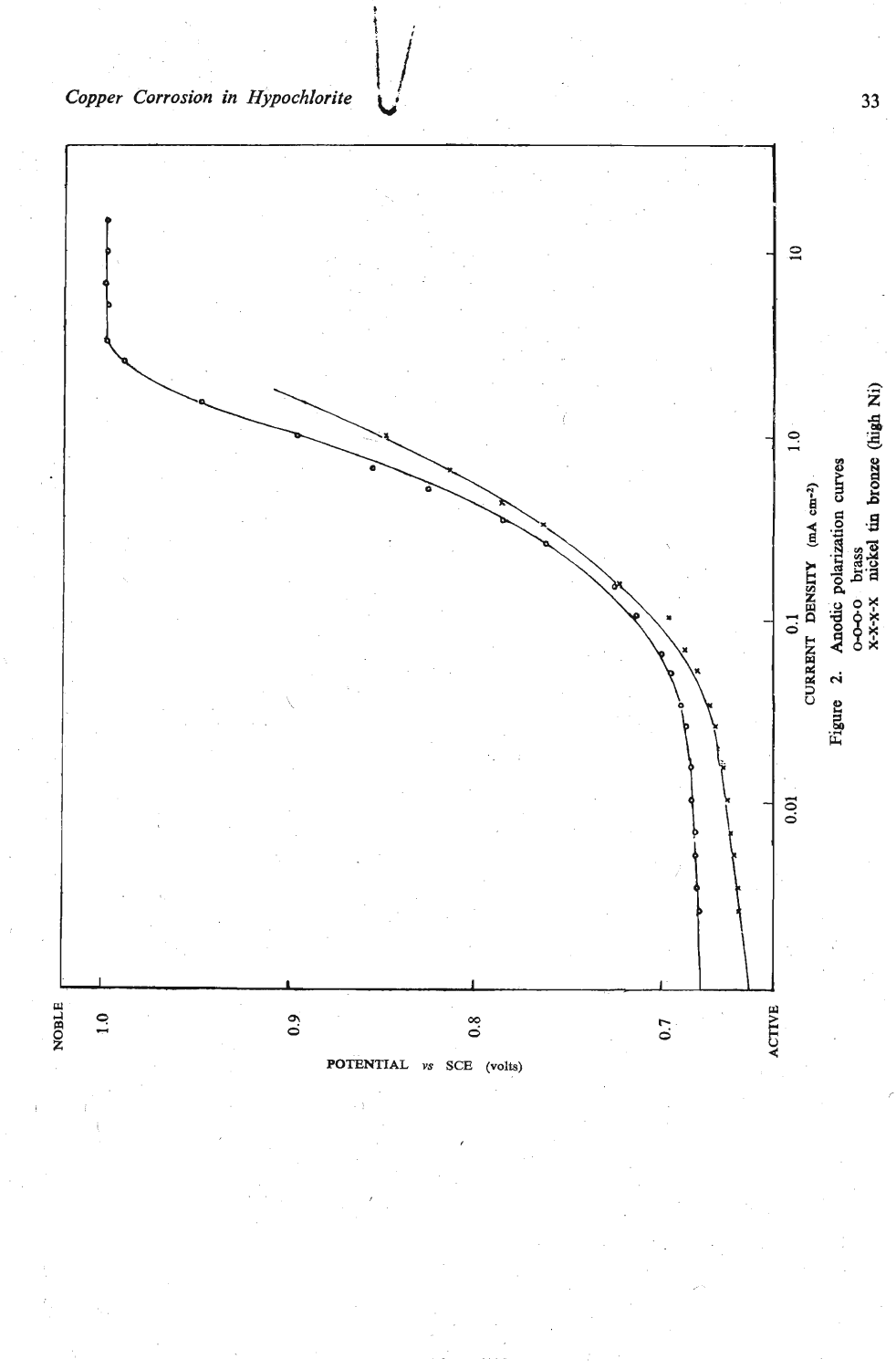

*A.* **M.** *Amirudin and S. L. dhawla*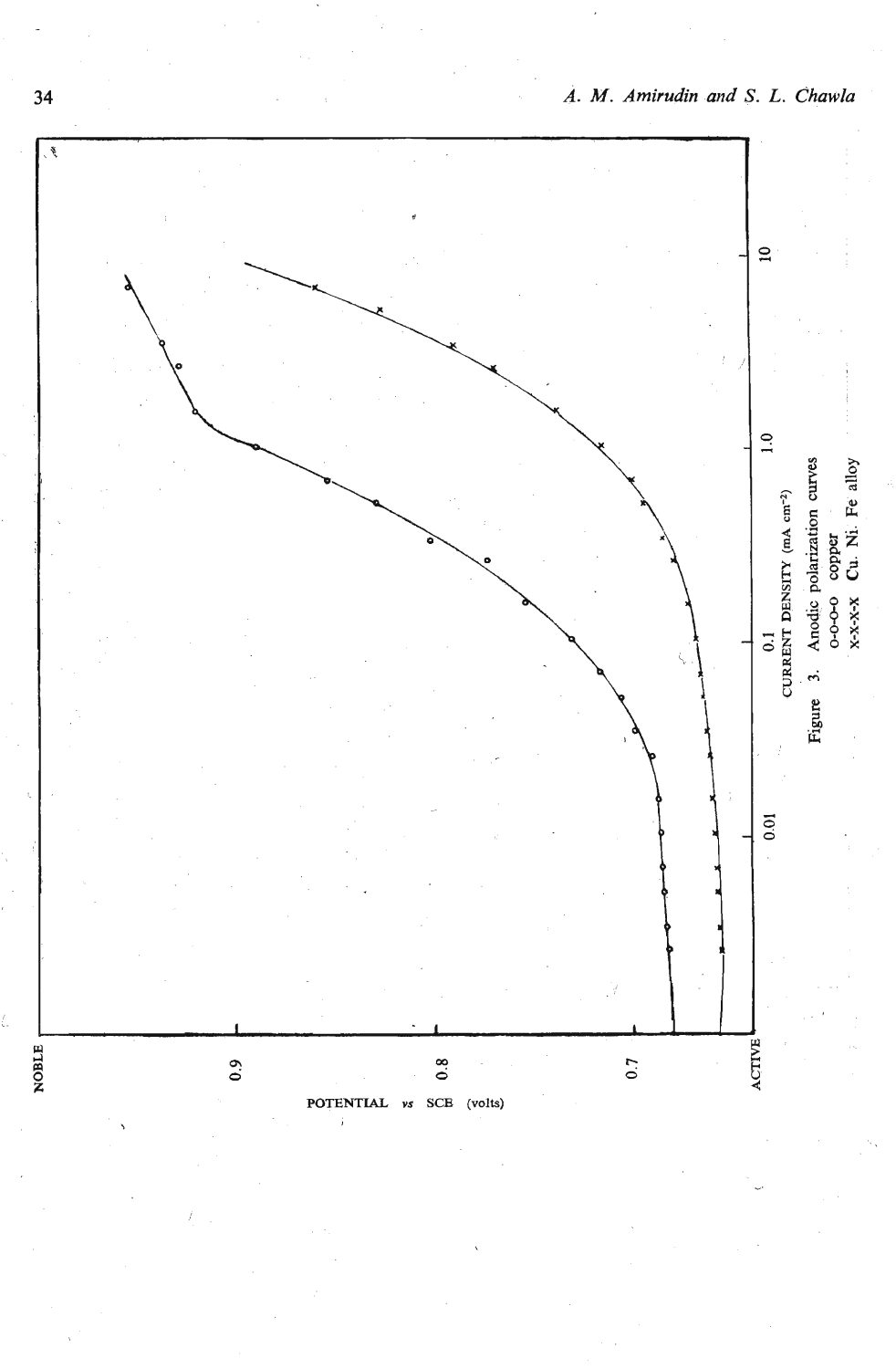# *Copper Corrosion in Hypochlorite 35*

The Tafel \$lope values can be used to calculate the transfer coefficient for the two reactions (Equation 1). The transfer coefficient of the first reaction rnages from 0.24 to 0.51 and for the second reaction from 0.26 to 0.53. Myer<sup>13</sup> has indicated that low values for  $\alpha$  experimentally obtained (as in the present work) indicate that the reaction process involves charge transfer through the **film** in addition to the usual charge transfer process at the interface.

The anodic polarization curve of gunmetal and brass exhibited a region of constant potential at high current densities (Figure 2).  $\check{ }$  This can be interpreted as due to pitting. The breakdown potentials. **Eb,** for gunmetal and brass were 0.960 and 1.000 V respectively (vs SCE).

As for the nature of the corrosion product formed, referencz has to be made to previous work. Many workers have indicated that the corrosion produst covering copper in aerated, acid and alkaline solutions, is  $Cu<sub>2</sub>O<sup>3,5,8,9</sup>$  Hence, it is probable that the electrochemical reaction involving one-electron transfer leads to the formation of Cu,O. Assuming that this reaction serves to plug any defects in the protective film, it can be said that the protective layer is likely to be made up of  $Cu<sub>2</sub>O$ . The black colour of the protective layer observed also indicates **thid** possibility as Hoar *et al.* have observed that the black layer covering brass in chloride solutions is  $Cu, O$ .<sup>5</sup>

As for the two-electron reaction, the first impulse is to say that cupric oxide it formed. This is in agreement with the work of Faita *et aL3* who have shown that, at high potentials, the corrosion product covering copper in alkaline solutions is CuO. But in the present work a green product was observed in the vicinity of the electrodes. This leads to the assumption that CuO and CuCI, are formed initially and then the green complex CuO. CuCl,, which is insoluble in watcr, is formed. I

#### I **3.3 Cathodic polarization**

Cathodic polarization behaviour of two alloys are shown in Figure 4. From-the curves it can be noted that each alloy exhibits four regions. The first region is **a**  slight curve where the overvoltage is not sufficient enough to produce polarization. The second region shows a sharp fall in potential indicating that the cathodic reaction is diffusion controlled. The third region is a Tafel slope showing that a second reduction reaction occurs in this region. The fourth region is again a steep fall **in**  potential even beyond the range of the potentiometer  $(-1.8 \text{ V} \text{ vs } \text{SCE})$ .

The first cathodic reaction is under diffusion control and obeys the equation

$$
\eta_{\rm c} = \frac{2.303 \text{ RT}}{\text{nF}} \log \frac{\text{i}_{\rm L} - 1}{\text{i}_{\rm L}}
$$

 $(4)$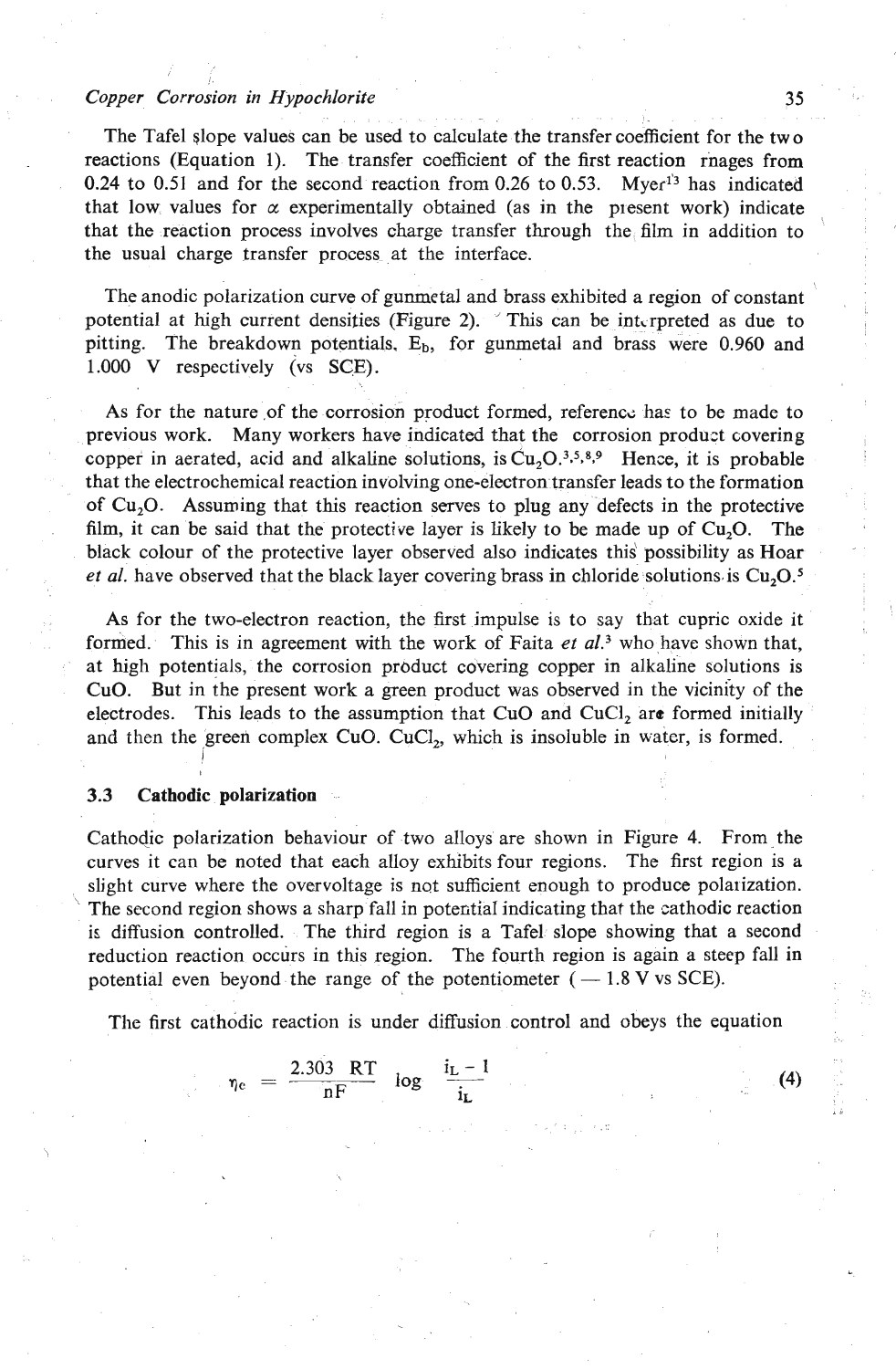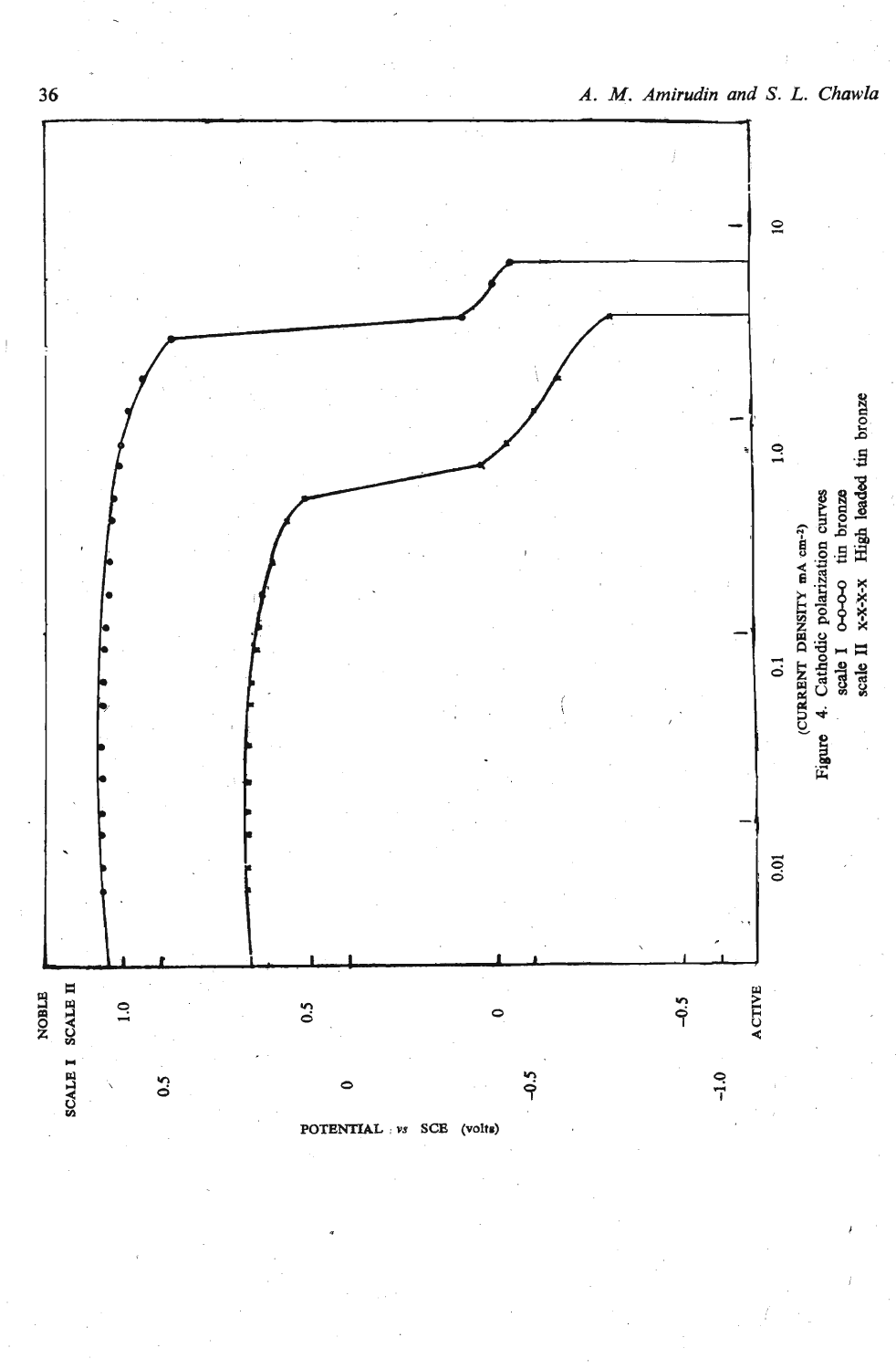# *Copper Corrosion in Hypochlorite* **37**

where  $i_L$  is the limiting diffusion current density. When the applied current density approaches the limiting diffusion current density ( $i \rightarrow i_L$ ) the overvoltage tends to infinity. That is, the potential falls sharply. In the present case, the limiting diffusion current density ranges from 0.34 to 3.4  $mA$  cm<sup>-2</sup>. Figure 4 shows the two extreme cases and the other alloys exhibit intermediate behaviour.

As for the nature of this reaction, it cannot be hydrogen evolution as the corrosion potential is very positive (around  $+$  0.9V vs SHE) and hydrogen evolution occurs at negative potentials. Besides, gas evolution was not observed. This reaction cannot be the reduction of hypochlorite ion as the concentration of this ion in the solution is too high for diffusion control. Assuming the diffusion layer of thickness, 6, in an unstirred solution to be 0.05 cm and the diffusion coefficient, D, to be 8  $\times$  cm<sup>2</sup> sec<sup>-1</sup> the limiting diffusion current density has been calculated to be 62.5 cm<sup>-2</sup> by using the equation<br>  $i_L = \frac{Dn F a}{\delta}$  $cm<sup>2</sup> sec<sup>-1</sup>$  the limiting diffusion current density has been calculated to be 62.5 mA  $cm^{-2}$  by using the equation

$$
i_{\rm L} = \frac{\text{Dn F a}}{\delta} \tag{5}
$$

where a, the activity of the hypochlorite ion is 2.23 **gm** ions **per** litre and n the number of electrons involved in the reaction

$$
ClO^{-} + 2 H_{2}O + 2e^{-} \rightarrow Cl^{-} + 2 OH^{-} \qquad (6)
$$

s 2. This value of 62.5 mA cm<sup>-2</sup> is much higher than the experimentally obtained value of  $0.34$  to  $3.4$  mA  $cm^{-2}$ . Hence the first cathodic reaction is not the reduction of hypochlorite.

The only possibility, then, is that the first reaction is the oxygen reduction reaction, more so, as the solution was not deaerated.

$$
O_2 + 2H_2O + 4e \rightarrow 4OH^-
$$
 (7)

The nature of the second cathodic reaction is not known.

# **3.4. Weight loss methods**

The corrosion rate (in mm per year) for a duration of 24 hoursis given in column 5 of Table 1. Of all the alloys tested, nickel tin bronze (high nickel) alloy is the most resistant. Pitting was not observed in any alloy. This may be because the test duration was very short.

The nickel-tin-bronze alloy (the most resistant alloy) was subjected to special tests. The planned interval tests showed that while the corrosiveness of the solution remained constant with time, the corrodibility of the alloy decreased with time. This can be explained as due to the formation of the protective **film.** Corrosion rate under